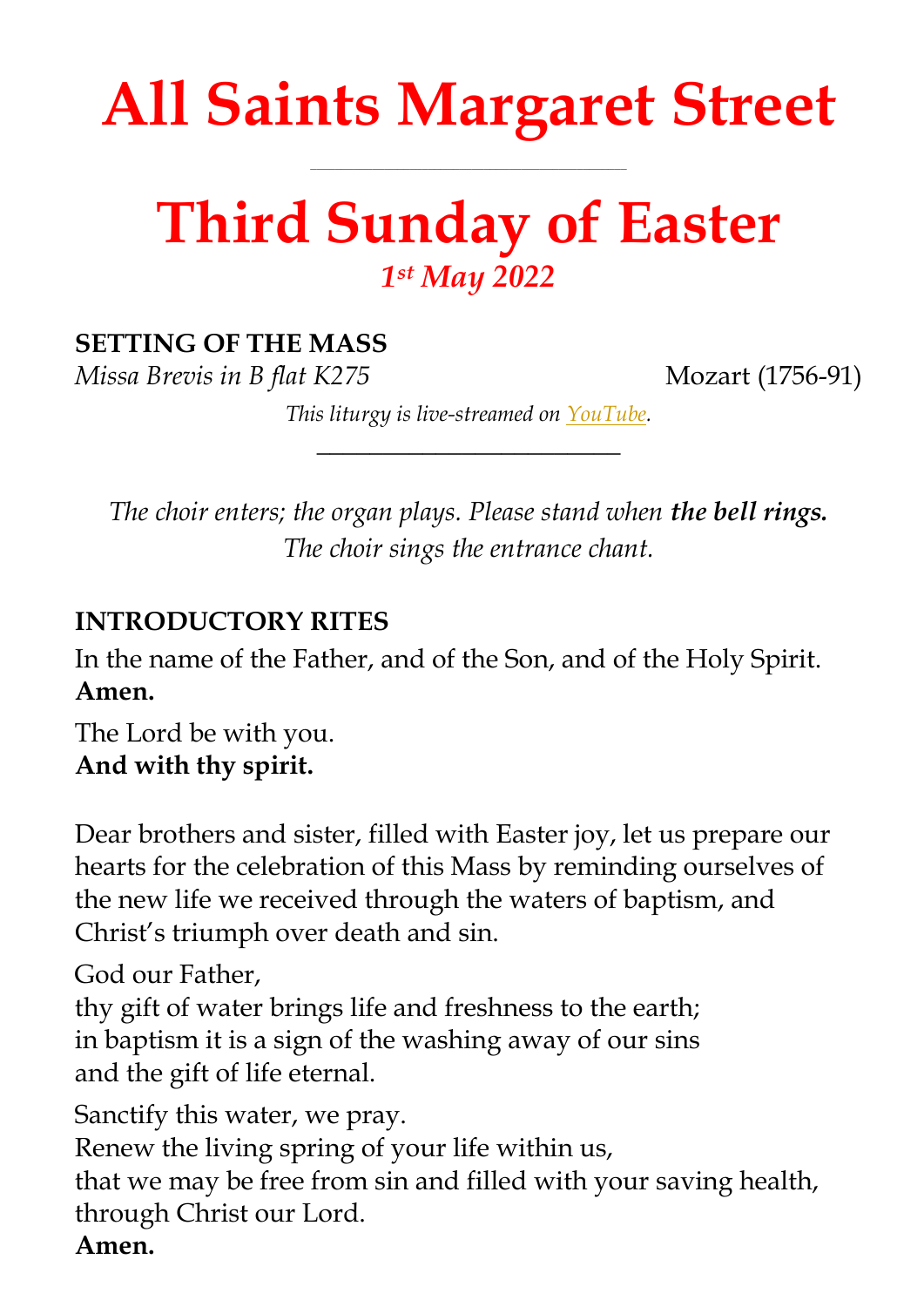#### *The people are sprinkled whilst the choir sings the antiphon:*

I beheld water, which proceeded out of the temple, on the right side thereof, Alleluya: and all they to whom that water came were healed every one: and they say, Alleluya, Alleluya. O give thanks unto the Lord for he is gracious: and his mercy endureth forever.

May the God of love and power forgive you and free you from your sins, heal and strengthen you by his Spirit, and raise you to new life in Christ our Lord. **Amen.**

#### **GLORIA IN EXCELSIS** *is sung by the choir.*

Glory be to God on high,

and in earth peace, good will towards men.

We praise thee, we bless thee, we worship thee, we glorify thee,

we give thanks to thee for thy great glory,

O Lord God, heavenly King, God the Father almighty.

O Lord, the only-begotten Son, Jesu Christ:

O Lord God, Lamb of God, Son of the Father,

that takest away the sins of the world, have mercy upon us.

Thou that takest away the sins of the world, receive our prayer.

Thou that sittest at the right hand of God the Father,

have mercy upon us.

For thou only art holy; thou only art the Lord;

thou only, O Christ, with the Holy Ghost,

art most high in the glory of God the Father.

Amen.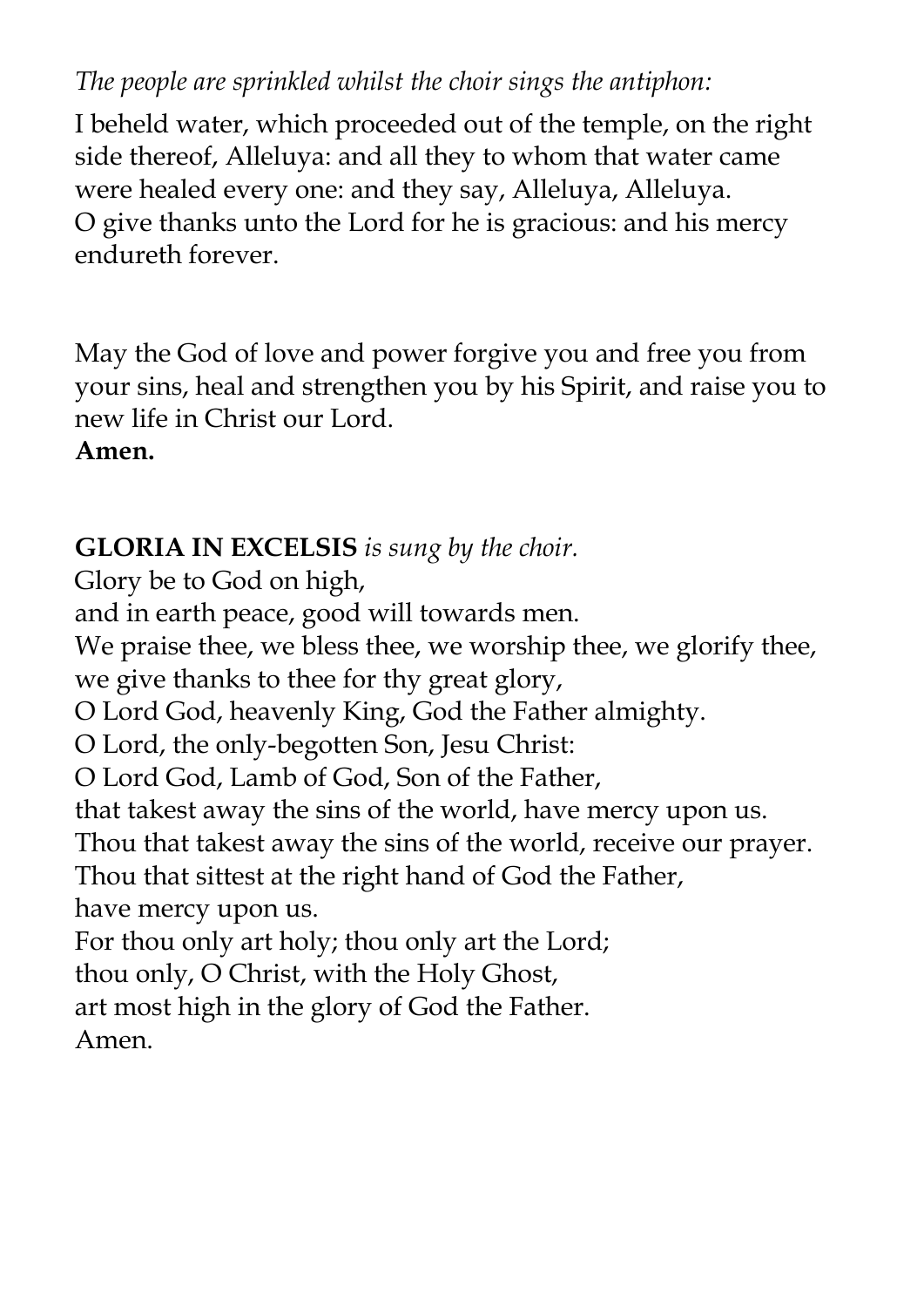#### **COLLECT**

Almighty Father, who in thy great mercy gladdened the disciples with the sight of the risen Lord: give us such knowledge of his presence with us, that we may be strengthened and sustained by his risen life and serve thee continually in righteousness and truth; through Jesus Christ thy Son our Lord, who liveth and reigneth with thee, in the unity of the Holy Spirit, one God, now and for ever. **Amen.**

#### **FIRST READING**: Acts 9.1-20

A reading from the Acts of the Apostles

Meanwhile Saul, still breathing threats and murder against the disciples of the Lord, went to the high priest and asked him for letters to the synagogues at Damascus, so that if he found any who belonged to the Way, men or women, he might bring them bound to Jerusalem. Now as he was going along and approaching Damascus, suddenly a light from heaven flashed around him. He fell to the ground and heard a voice saying to him, 'Saul, Saul, why do you persecute me?' He asked, 'Who are you, Lord?' The reply came, 'I am Jesus, whom you are persecuting. But get up and enter the city, and you will be told what you are to do.' The men who were travelling with him stood speechless because they heard the voice but saw no one. Saul got up from the ground, and though his eyes were open, he could see nothing; so they led him by the hand and brought him into Damascus. For three days he was without sight, and neither ate nor drank. Now there was a disciple in Damascus named Ananias. The Lord said to him in a vision, 'Ananias.' He answered, 'Here I am, Lord.' The Lord said to him, 'Get up and go to the street called Straight, and at the house of Judas look for a man of Tarsus named Saul. At this moment he is praying, and he has seen in a vision a man named Ananias come in and lay his hands on him so that he might regain his sight.' But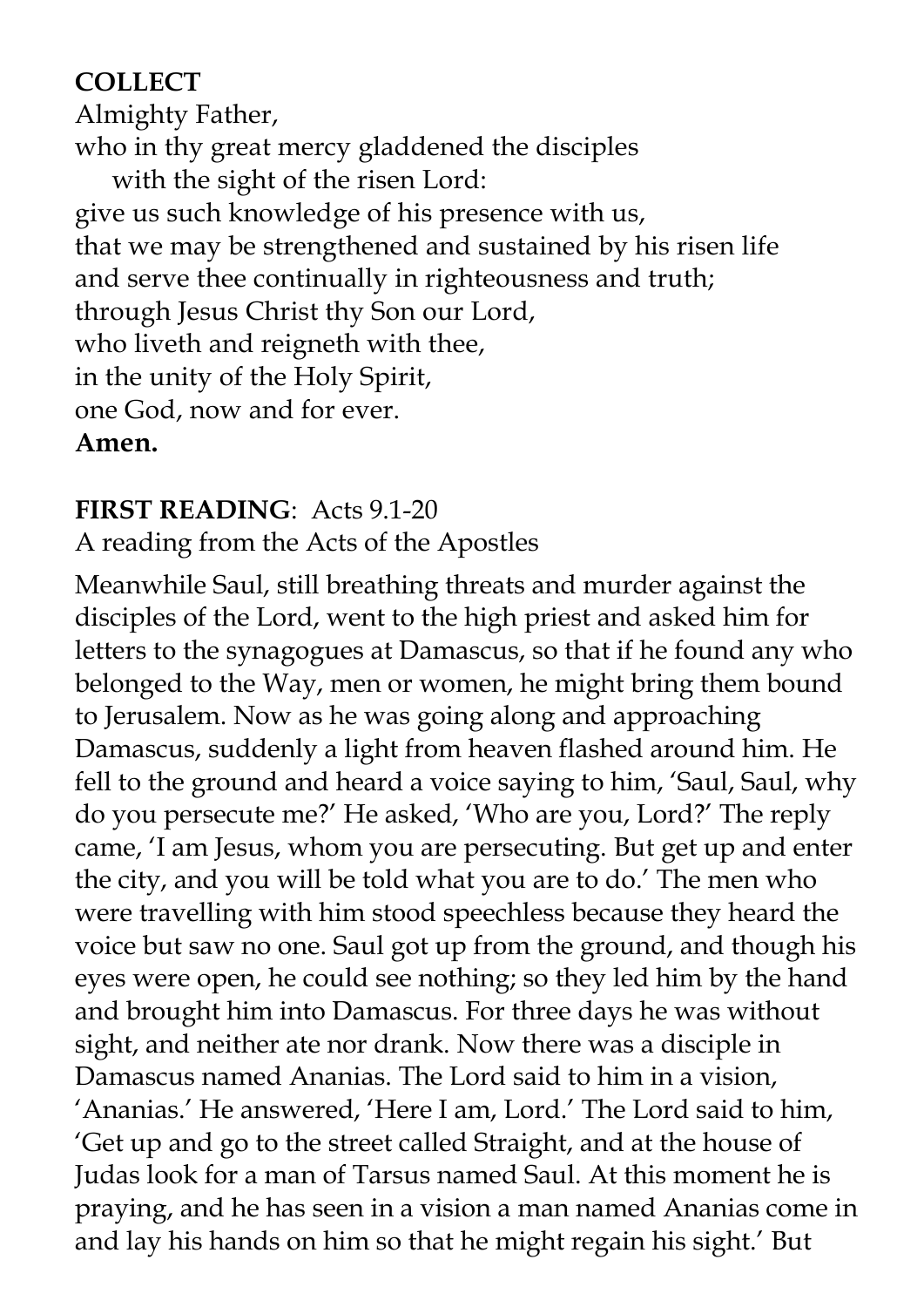Ananias answered, 'Lord, I have heard from many about this man, how much evil he has done to your saints in Jerusalem; and here he has authority from the chief priests to bind all who invoke your name.' But the Lord said to him, 'Go, for he is an instrument whom I have chosen to bring my name before Gentiles and kings and before the people of Israel; I myself will show him how much he must suffer for the sake of my name.' So Ananias went and entered the house. He laid his hands on Saul and said, 'Brother Saul, the Lord Jesus, who appeared to you on your way here, has sent me so that you may regain your sight and be filled with the Holy Spirit.' And immediately something like scales fell from his eyes, and his sight was restored. Then he got up and was baptized, and after taking some food, he regained his strength. For several days he was with the disciples in Damascus, and immediately he began to proclaim Jesus in the synagogues, saying, 'He is the Son of God.'

This is the word of the Lord.

**Thanks be to God.**

#### **PSALM 30**

- I WILL magnify thee, O Lord, for thou hast set me up : and not made my foes to triumph over me.
- O Lord my God, I cried unto thee : and thou hast healed me.
- Thou, Lord, hast brought my soul out of hell : thou hast kept my life from them that go down to the pit.
- Sing praises unto the Lord, O ye saints of his : and give thanks unto him for a remembrance of his holiness.
- For his wrath endureth but the twinkling of an eye, and in his pleasure is life : heaviness may endure for a night, but joy cometh in the morning.
- And in my prosperity I said, I shall never be removed : thou, Lord, of thy goodness hast made my hill so strong.
- Thou didst turn thy face from me : and I was troubled.
- Then cried I unto thee, O Lord : and gat me to my Lord right humbly.
- What profit is there in my blood : when I go down to the pit? Shall the dust give thanks unto thee : or shall it declare thy truth?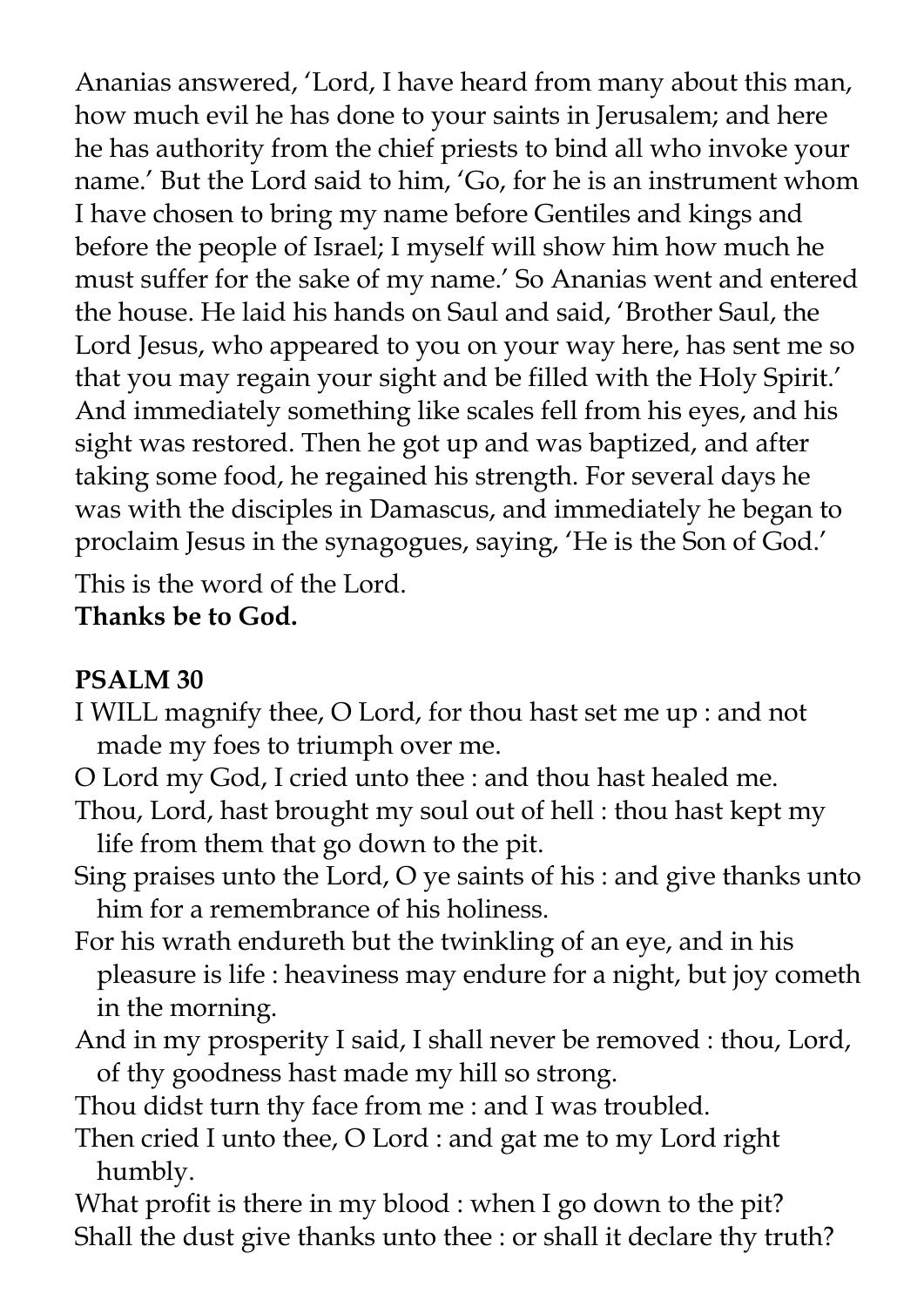Hear, O Lord, and have mercy upon me : Lord, be thou my helper. Thou hast turned my heaviness into joy : thou hast put off my sackcloth, and girded me with gladness.

Therefore shall every good man sing of thy praise without ceasing : O my God, I will give thanks unto thee for ever.

#### **SECOND READING** Revelation 5.11–14

A reading from the Revelation to St John the Divine

Then I looked, and I heard the voice of many angels surrounding the throne and the living creatures and the elders; they numbered myriads of myriads and thousands of thousands, singing with full voice, 'Worthy is the Lamb that was slaughtered to receive power and wealth and wisdom and might and honour and glory and blessing!' Then I heard every creature in heaven and on earth and under the earth and in the sea, and all that is in them, singing, 'To the one seated on the throne and to the Lambbe blessing and honour and glory and might for ever and ever!' And the four living creatures said, 'Amen!' And the elders fell down and worshipped.

This is the word of the Lord. **Thanks be to God.** 

### **GOSPEL ACCLAMATION**

Alleluia, alleluia, alleluia. **Alleluia, alleluia, alleluia.** Christ has risen: he who created all things, and has granted his mercy to all. **Alleluia, alleluia, alleluia.**

**GOSPEL** *John 21.1-19* The Lord be with you. **And with thy spirit.** 

Hear the Gospel of our Lord Jesus Christ according to John. **Glory be to thee, O Lord.**

After these things Jesus showed himself again to the disciples by the Sea of Tiberias; and he showed himself in this way. Gathered there together were Simon Peter, Thomas called the Twin, Nathanael of Cana in Galilee, the sons of Zebedee, and two others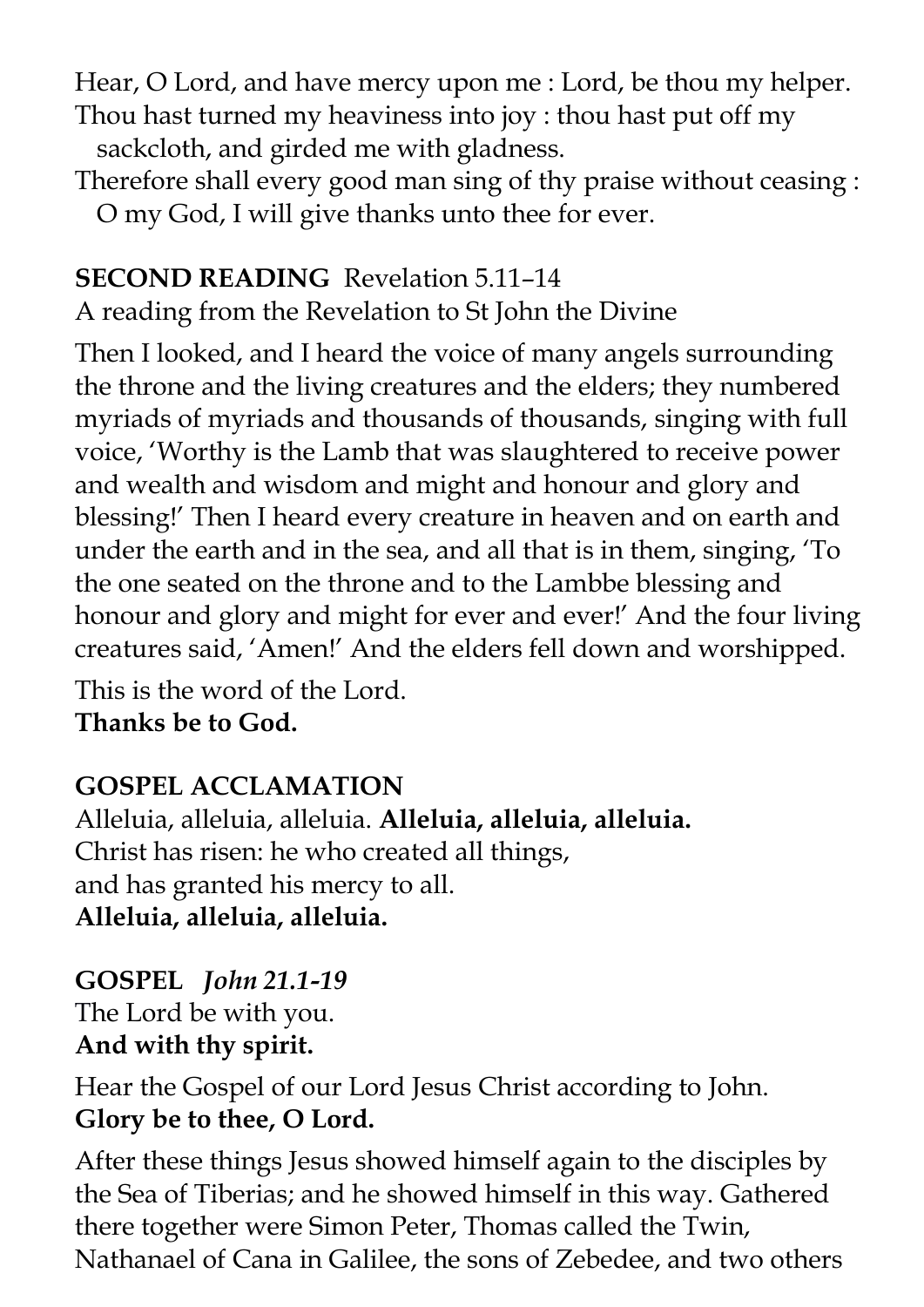of his disciples. Simon Peter said to them, 'I am going fishing.' They said to him, 'We will go with you.' They went out and got into the boat, but that night they caught nothing. Just after daybreak, Jesus stood on the beach; but the disciples did not know that it was Jesus. Jesus said to them, 'Children, you have no fish, have you?' They answered him, 'No.' He said to them, 'Cast the net to the right side of the boat, and you will find some.' So they cast it, and now they were not able to haul it in because there were so many fish. That disciple whom Jesus loved said to Peter, 'It is the Lord!' When Simon Peter heard that it was the Lord, he put on some clothes, for he was naked, and jumped into the lake. But the other disciples came in the boat, dragging the net full of fish, for they were not far from the land, only about a hundred yards off. When they had gone ashore, they saw a charcoal fire there, with fish on it, and bread. Jesus said to them, 'Bring some of the fish that you have just caught.' So Simon Peter went aboard and hauled the net ashore, full of large fish, a hundred and fifty-three of them; and though there were so many, the net was not torn. Jesus said to them, 'Come and have breakfast.' Now none of the disciples dared to ask him, 'Who are you?' because they knew it was the Lord. Jesus came and took the bread and gave it to them, and did the same with the fish. This was now the third time that Jesus appeared to the disciples after he was raised from the dead. When they had finished breakfast, Jesus said to Simon Peter, 'Simon son of John, do you love me more than these?' He said to him, 'Yes, Lord; you know that I love you.' Jesus said to him, 'Feed my lambs.' A second time he said to him, 'Simon son of John, do you love me?' He said to him, 'Yes, Lord; you know that I love you.' Jesus said to him, 'Tend my sheep.' He said to him the third time, 'Simon son of John, do you love me?' Peter felt hurt because he said to him the third time, 'Do you love me?' And he said to him, 'Lord, you know everything; you know that I love you.' Jesus said to him, 'Feed my sheep. Very truly, I tell you, when you were younger, you used to fasten your own belt and to go wherever you wished. But when you grow old, you will stretch out your hands, and someone else will fasten a belt around you and take you where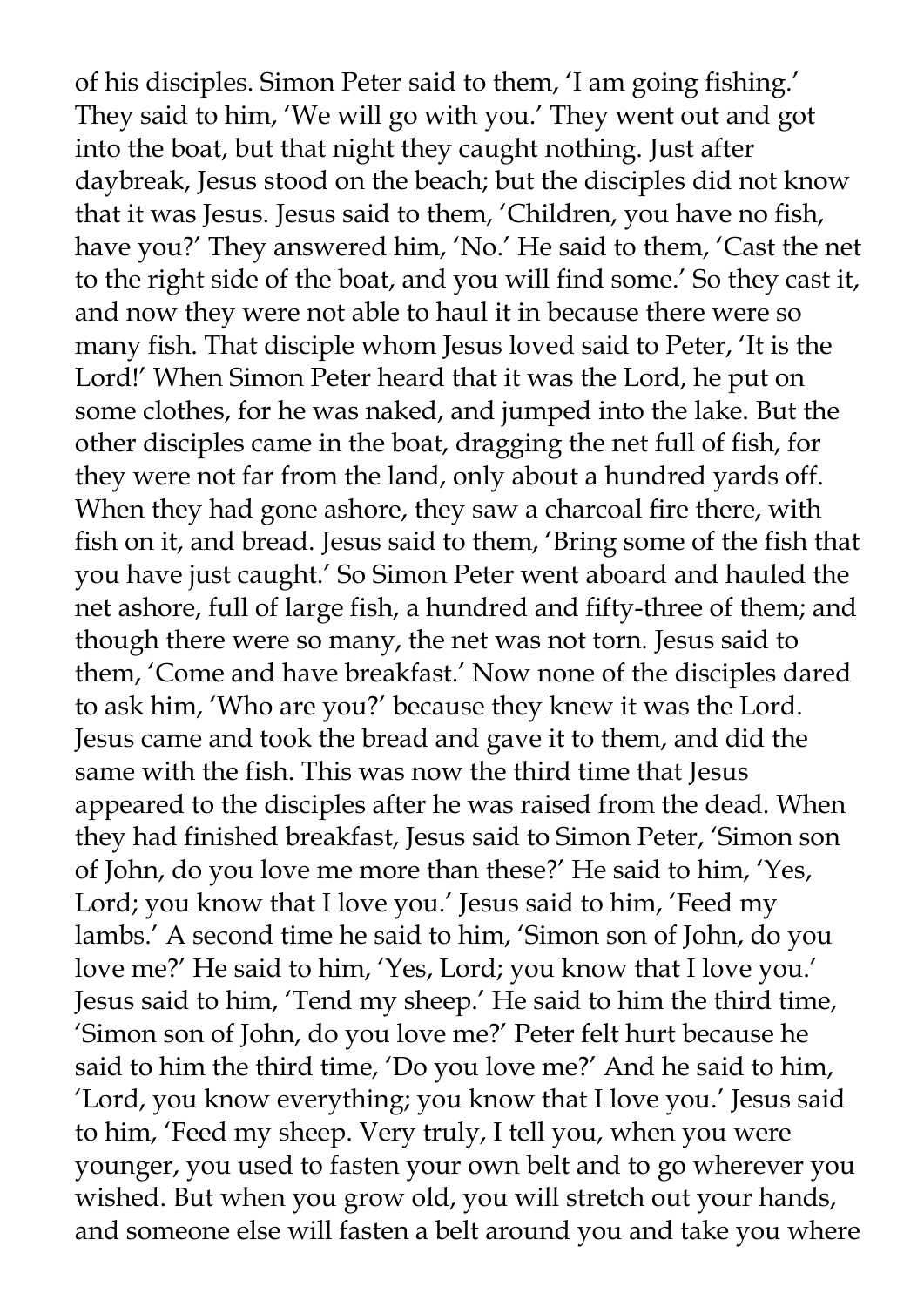you do not wish to go.' (He said this to indicate the kind of death by which he would glorify God.) After this he said to him, 'Follow me.'

This is the Gospel of the Lord. **Praise be to thee, O Christ.** 

**SERMON** The Revd Steve Rice

**THE CREED** for text, see p562 in the hymnal Mozart

#### **THE PRAYER OF THE FAITHFUL** Lord, hear us.

**Lord, graciously hear us.**

Merciful Father, **accept these prayers for the sake of thy Son, our Saviour Jesus Christ. Amen.**

**THE PEACE** The peace of the Lord be always with you. **And with thy spirit.** 

Let us offer each other the sign of peace.

**OFFERTORY MOTET** *Easter* Gibbs (1889-1960)

Text: hymn 255

Pray, my brothers and sisters, that my sacrifice and yours may be acceptable to God the almighty Father. **May the Lord accept the sacrifice at thy hands for the praise and glory of his name, for our good, and the good of all his holy Church.**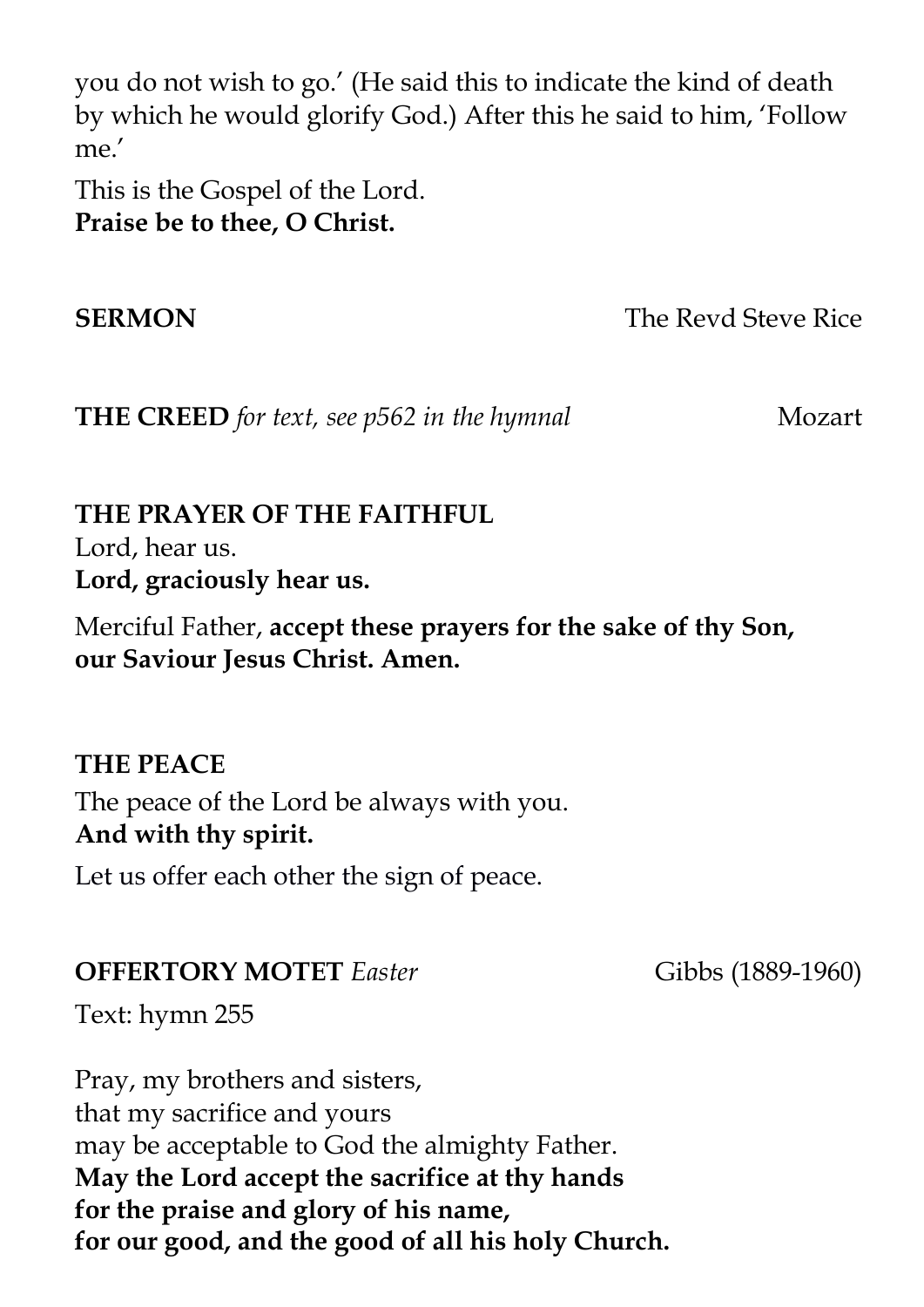#### **THE PRAYER OVER THE OFFERINGS**

Receive, O Lord, we pray, these offerings of your exultant Church, and, as you have given her cause for such great gladness, grant also that the gifts we bring may bear fruit in perpetual happiness. Through Christ our Lord. **Amen.**

#### **THE EUCHARISTIC PRAYER**

The Lord be with you. **And with thy spirit.** 

Lift up your hearts. **We lift them up unto the Lord.** 

Let us give thanks unto the Lord our God. **It is meet and right so to do.** 

#### **SANCTUS & BENEDICTUS** *are sung by the choir:*

Holy, holy, holy, Lord God of hosts, Heaven and earth are full of thy glory, Glory be to thee, O Lord most high. Blessed is he that cometh in the name of the Lord. Hosanna in the highest. *Please kneel*

Great is the mystery of faith:

**Christ has died: Christ is risen: Christ will come again.**

… O Father Almighty, world without end. **Amen.**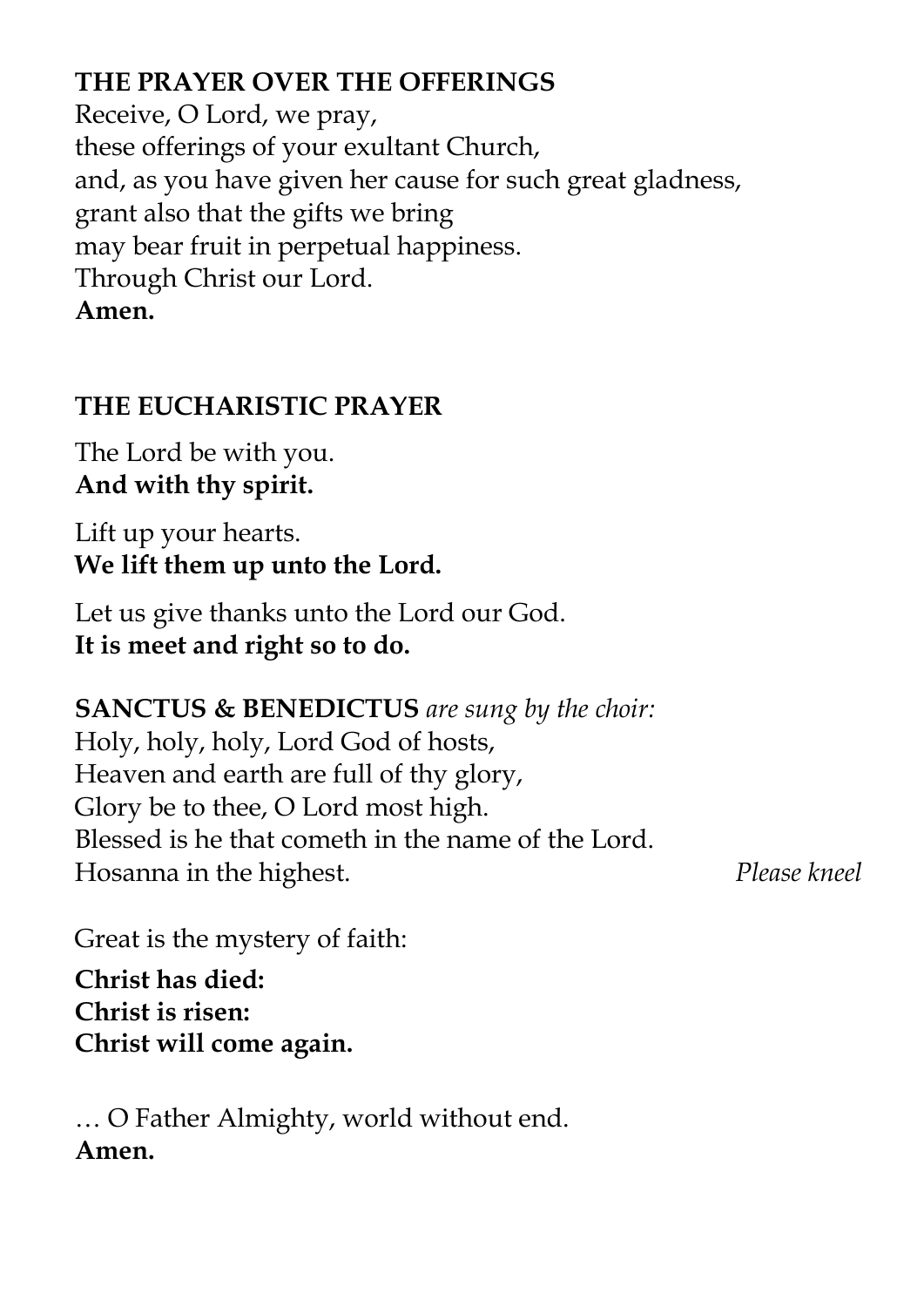#### **THE LORD'S PRAYER**



**AGNUS DEI** *is sung by the choir.*

O Lamb of God, that takest away the sins of the world, have mercy upon us.

O Lamb of God, that takest away the sins of the world, have mercy upon us.

O Lamb of God, that takest away the sins of the world, grant us thy peace.

Behold the Lamb of God, who takes away the sin of the world. Blessed are those who are called to his supper. **Lord, I am not worthy that thou shouldest come under my roof, but speak the word only and my soul shall be healed.**

*The choir sings the communion antiphon. Please use either of the two communion stations. Gluten-free hosts are available at the Lady Altar station.*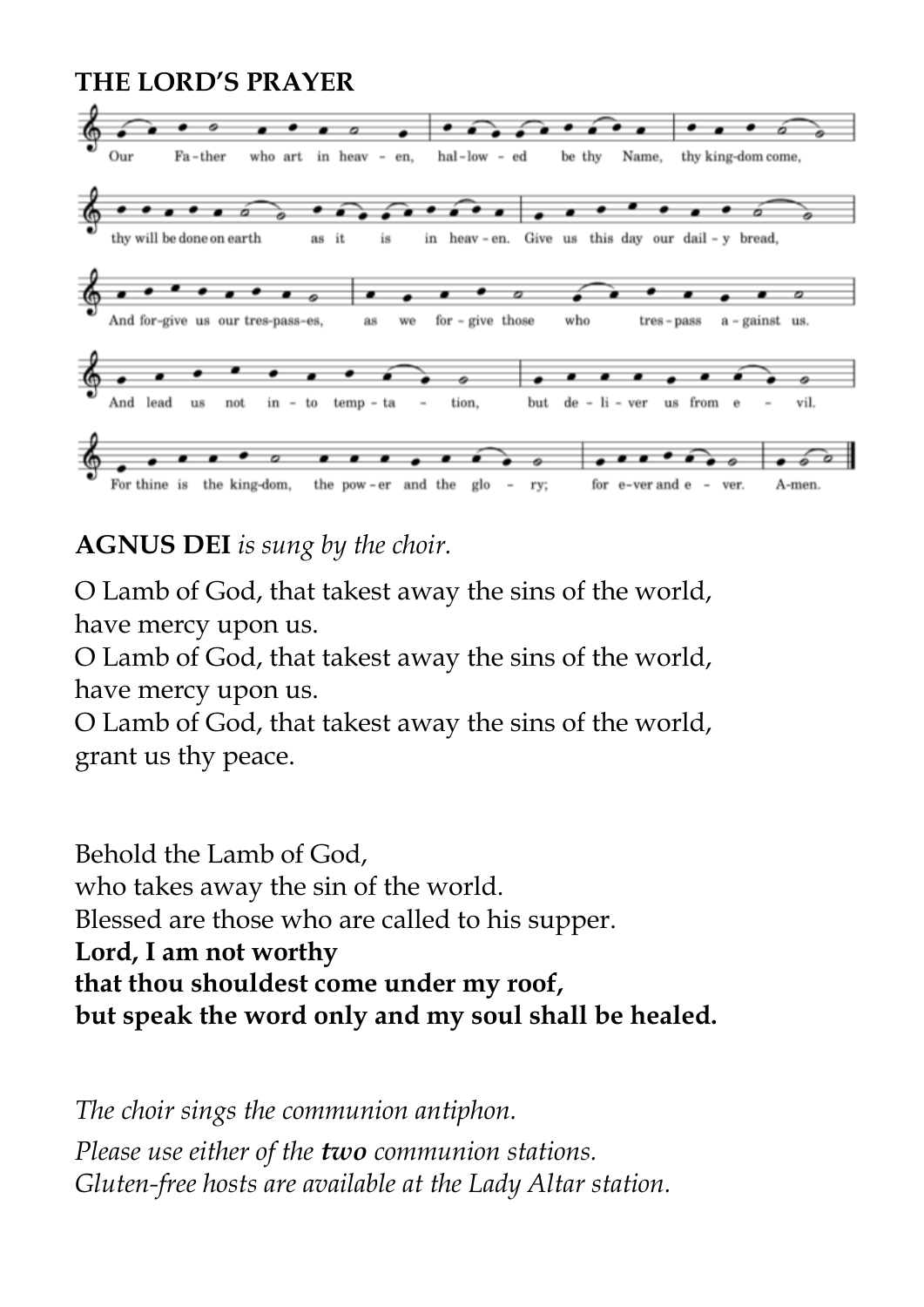#### **COMMUNION HYMN 115** *Now the green blade riseth*

#### **PRAYER AFTER COMMUNION**

Look with kindness upon your people, O Lord, and grant, we pray, that those you were pleased to renew by eternal mysteries may attain in their flesh the incorruptible glory of the resurrection. Through Christ our Lord. **Amen.**

#### **THE BLESSING**

#### **THE DISMISSAL**

Go in the peace of Christ. Alleluia. **Thanks be to God. Alleluia.**

#### **REGINA CAELI**

**Joy to thee, O Queen of Heaven, alleluia. He whom thou wast meet to bear, alleluia. As he promised hath arisen, alleluia. Pour for us to God thy prayer, alleluia.**

Rejoice and be glad, O Virgin Mary, alleluia. **For the Lord is risen indeed, alleluia.**

O God, who by the Resurrection of thy Son, our Lord Jesus Christ, hast given joy unto the world: grant we beseech thee that by the help of his Mother, the Virgin Mary, we may obtain the joys of life eternal, through Jesus Christ our Lord. **Amen.**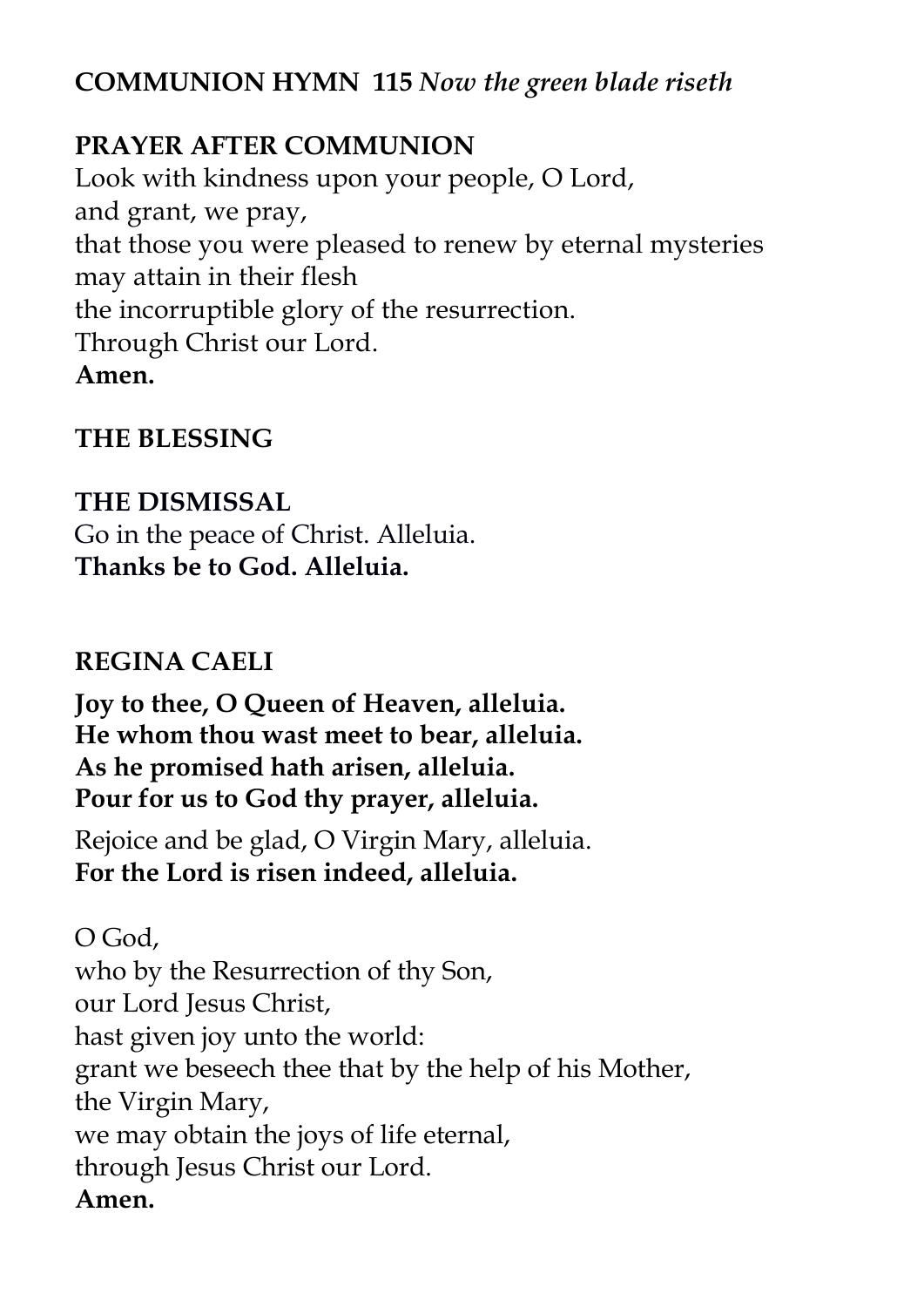#### **VOLUNTARY**

*Offertoire from Messe pour les Couvents* Couperin (1668-1733)

*Retiring collection: please make donations in the collection plate or tap your debit or credit card on the machine.*

*The bar will be open for one hour after Mass.*

Later today:

#### **Evensong and Benediction at 6pm**

*Canticles in E flat (no. 2)* - Wood *Haec dies* – Matthew Martin *O salutaris* – Elgar; *Tantum ergo* – Duruflé

#### **DATES FOR YOUR DIARY**

**Monday 2nd May –** National Pilgrimage to Walsingham

#### **Sunday 15th May – 5th Sunday of Easter**

Guest Preacher at the 11.00 am High Mass: The Revd Carol Barret Ford, Vicar, St Martin's, Gospel Oak.

#### **Thursday 26th May – Ascension Day** 6.15 pm - High Mass

**Sunday 5th June** - 3.30pm: Organ recital – Jeremiah Stephenson

#### **Thursday 16th June – Corpus Christi** 6.15 pm - High Mass, Procession of the Blessed Sacrament, and Solemn Benediction

**22nd-25th July** - Parish Pilgrimage to Walsingham

#### **Sunday 14th August - Assumption of the Blessed Virgin Mary** Guest Preacher at the 6.00 pm Evensong and Solemn Benediction: The Revd Graeme Rowlands, Vicar, St Silas', Kentish Town.